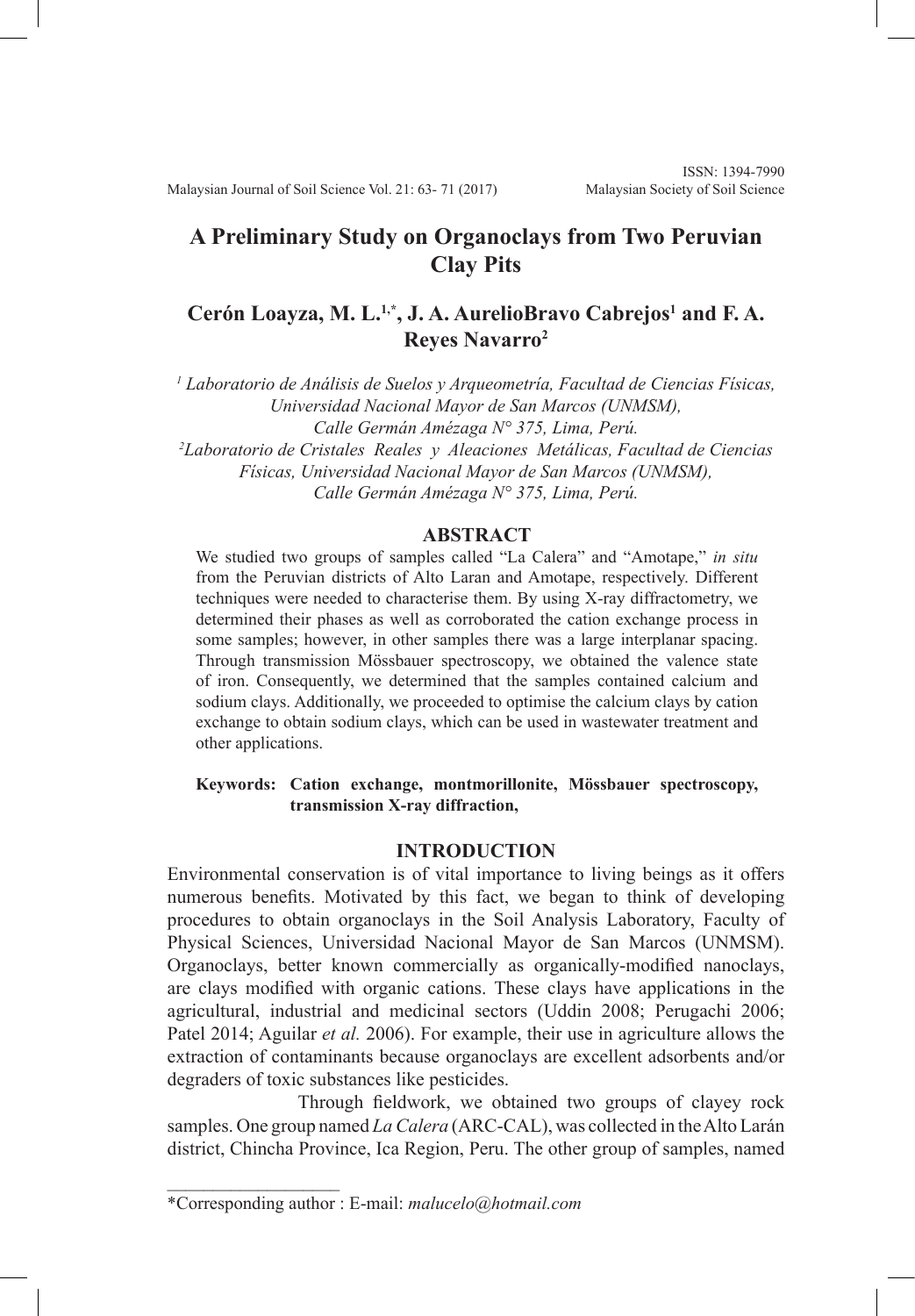*Amotape* (ARC-AMOT), was collected in the Amotape district, Paita province, Piura Region. By using an extraction kit, all these samples were extracted *in situ*  from several sites and placed into different containers for coding.

Preparation tests were carried out in the SAL following a sedimentation process for the production of clays, followed by another process for optimisation. These processes are based on two scientific works utilising the principle of cation exchange (Nigam *et al.* 2004; Lee and Lee 2004). Likewise, physico-chemical analyses were carried out to determine the degree of acidity of the samples (pH).

# **MATERIALS AND METHODS**

## *Sample Extraction and Preparation*

It is possible to obtain relatively pure montmorillonite from the respective sample. Certainly, there are several methods, some of which are better than others. In our experimental work, we have followed the procedures of Lee and Lee (2004), Nigam *et al.* (2004) and Perugachi (2006).

The samples were prepared in the Soil Analysis Laboratory, dried at room temperature, ground in a mortar, and sieved. Then the process of obtaining the nanoclay began. This process is divided into three stages: (i) obtaining the clay fraction; (ii) obtaining montmorillonite followed by the process of ion exchange; and (iii) preparation of the nanoclay.

#### *Obtaining the Clay Fraction*

Using the usual sedimentation method, the clay fraction of a size less than 2 μm was obtained (Lee and Lee 2004; Nigam *et al.* 2004). In this method a dispersing agent was used for suspension (water/sample/dispersant). Specifically, following the procedure indicated by Perugachi (2006), the organic matter was first removed as it acts as a cementing agent of the clay particles, i.e., it does not allow for easy dispersion of the clay particles. Then the clay fraction was recovered by using the aforementioned procedure of Perugachi (2006), dried in a 60ºC oven, registered and finally deposited in a desiccant.

#### *Obtaining the Montmorillonite*

Once the clay material was obtained  $(\leq 2 \mu m)$ , our objective was to increase the montmorillonite probably present in the aforementioned material. Using the cation exchange method, calcium cations were exchanged for sodium cations. Again, following the procedure indicated by Perugachi (2006), the sample was split into four equal parts and placed in the respective tubes of a PLC Series centrifuge of the UNMSM. This was followed by centrifugation and separation of the liquid from clay. Subsequently, the montmorillonite clay was collected, dried, stored in a desiccator, and finally registered.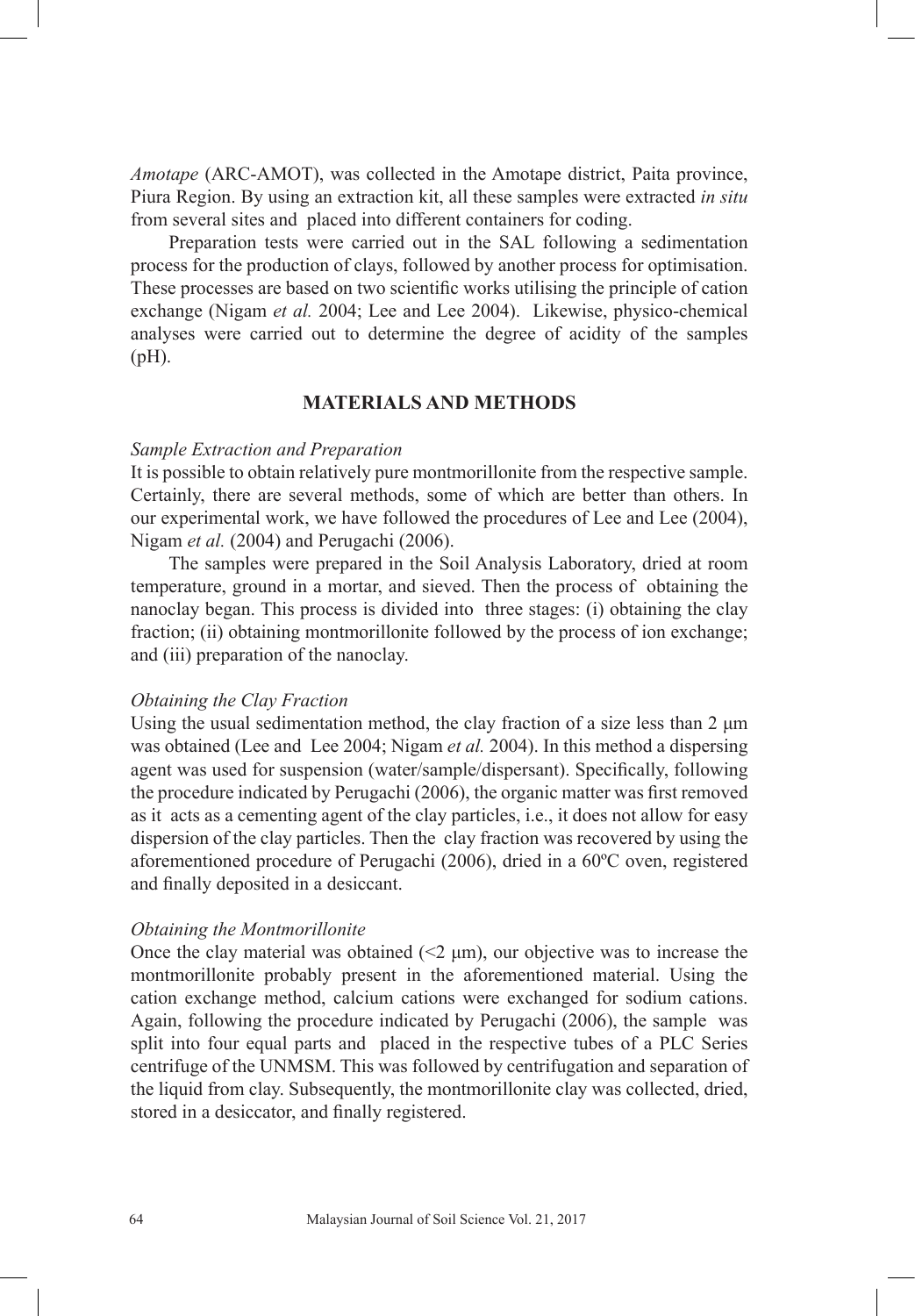# *Preparation of the Nanoclay*

For modification of the clay at nano molecular level, the organic modifier Arquad HTM8-MS was used (Dehydrogenated Tallow, 2-ethylhexyl quaternary ammonium). Alkyl ammonium ion was used as organic cation to substitute for the Na<sup>+</sup>inorganic cation.

The preparation of nanoclays was based on a procedure suggested by two scientific papers ( Lee and Lee 2004; Nigam *et al.*, 2004). It needs to be noted that Perugachi (2006) also adapted the procedures of the above cited authors. Specifically, these were the steps: (a) In a glass container, 1200 ml of a solution of water/ethanol (4/1, v/v), was prepared, then heated to 60 °C. Next, 15 g of sodium montmorillonite clay solution was added into the solution and shaken for 2 h at 60 °C. (b) In another container, to 100 ml of distilled water, 5 g of Arquad HTL8- MS was added and then stirred until homogenisation was achieved. (c) The substances from these two containers were thoroughly mixed with an ultrasonic processor for an hour. (d) The mixing was continued for a further 12 h at 60 °C with a magnetic stirrer. (e) The supernatant wáter was next removed. (f) The residue was washed with a solution of water/ethanol  $(1/1, v/v)$ . (g) Finally, it was dried, stored and registered.

# **EXPERIMENTAL MEASUREMENTS**

# *Physico-chemical Measurements*

In the Soil Analysis Laboratory, we prepared the samples for the physico-chemical analysis. which was essentially measuring the degree of alkalinity by using a pHTester BNC/OAKTON(model 35624-10).

#### *X-ray Diffractometry*

For structural analysis of the minerals present in the samples, a BRUKER diffractometer (D8-Focus model) was used, with Cu-K $\alpha$  radiation  $\lambda = 1.54178$ Å(40 kV and 40 mA), and a vertical goniometer. The angle scale interval of the goniometer was set at  $4^{\circ}$  <2 $\theta$  < 70° with the 2 $\theta$  advance being 0.02° per step at intervals of 3s per step.

## *<sup>57</sup>Fe Mössbauer Transmission Spectrometry*

 Utilising a conventional spectrometer which had a signal with sinusoidal velocity modulation, and 1024 channels, detailed information on minerals containing iron was obtained.. The Mössbauer spectra were taken at room temperature  $(\sim 298 \text{ K})$ in the SAL. These spectra were obtained in transmission geometry by using a  ${}^{57}Co$ source in an Rh matrix; subsequently, these same spectra were analysed by using the Normos program by Brand (2002).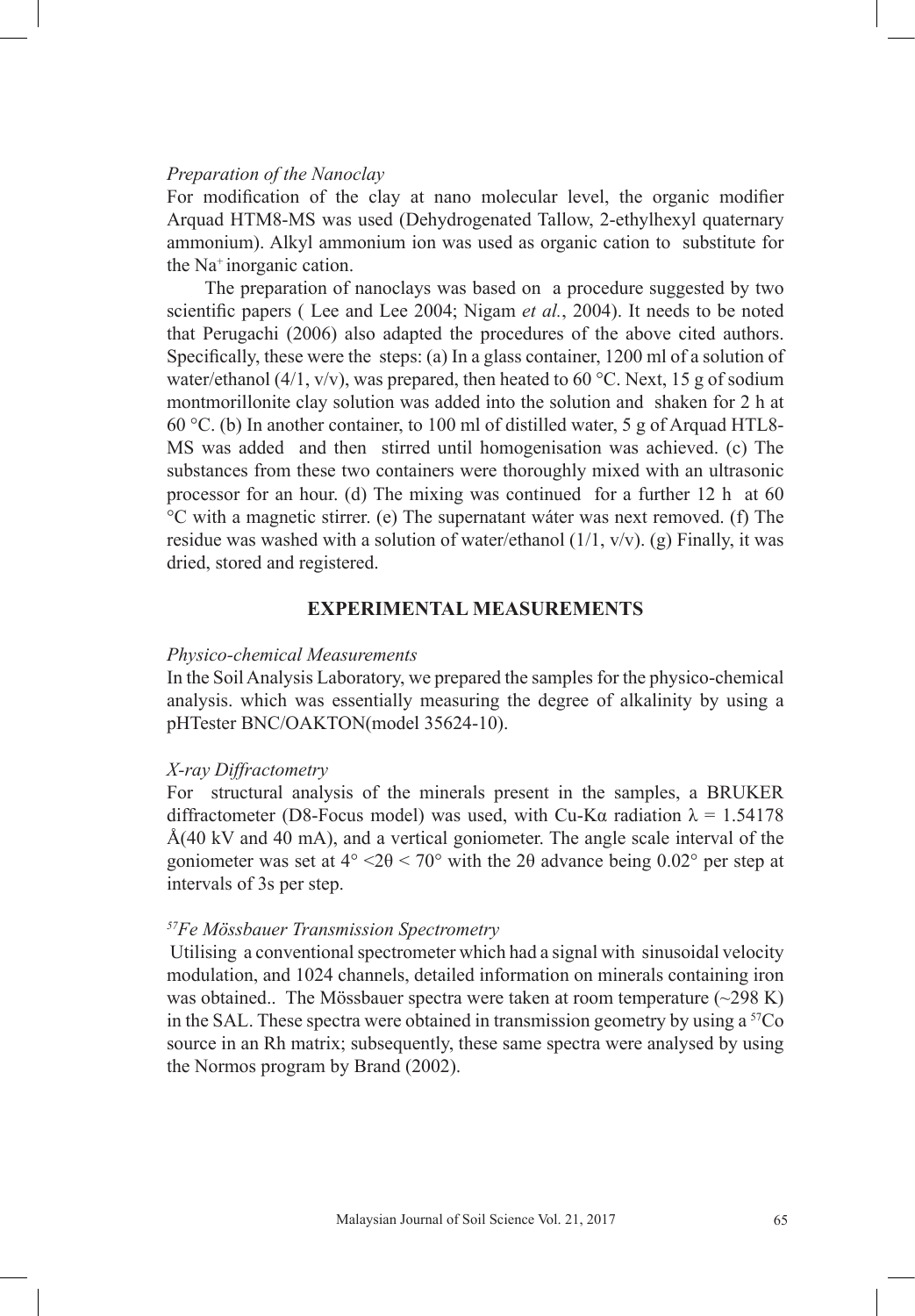# **RESULTS AND DISCUSSION**

#### *Physico-chemical Analysis*

In relation to the degree of alkalinity of the samples, Table 1 shows the measurements of the hydrogen potential of these samples.

## TABLE 1

pH measurements of the samples

| Samples pH |      |
|------------|------|
| ARC- CAL   | 8.36 |
| ARC- AMOT  | -97  |

#### *X-ray Diffractometry*

The results obtained through XRD are shown in Figs. 1 and 2. In Fig. 1, the ARC-CAL and ARC-AMOT untreated samples can be observed; in this figure, structural phases can be seen for each of these samples. With regard to ARC-AMOT, we observe an overlapping of Mont + Ili (Mont = montmorillonite; Ili  $=$  illite); likewise, we notice Illi  $+$  Non (Non=nontronite) and major peaks of nontronite. As opposed to ARC-CAL, where we can see definite and overlapped peaks of Mont + Ili, for the ARC-AMOT sample, the results infer that it is calcium clay. Therefore, the sample needs to be treated chemically to obtain sodium montmorillonite.



*Fig. 1: Superimposed X-ray diffractograms of the ARC-AMOT and ARC-CAL untreated samples*

66 Malaysian Journal of Soil Science Vol. 21, 2017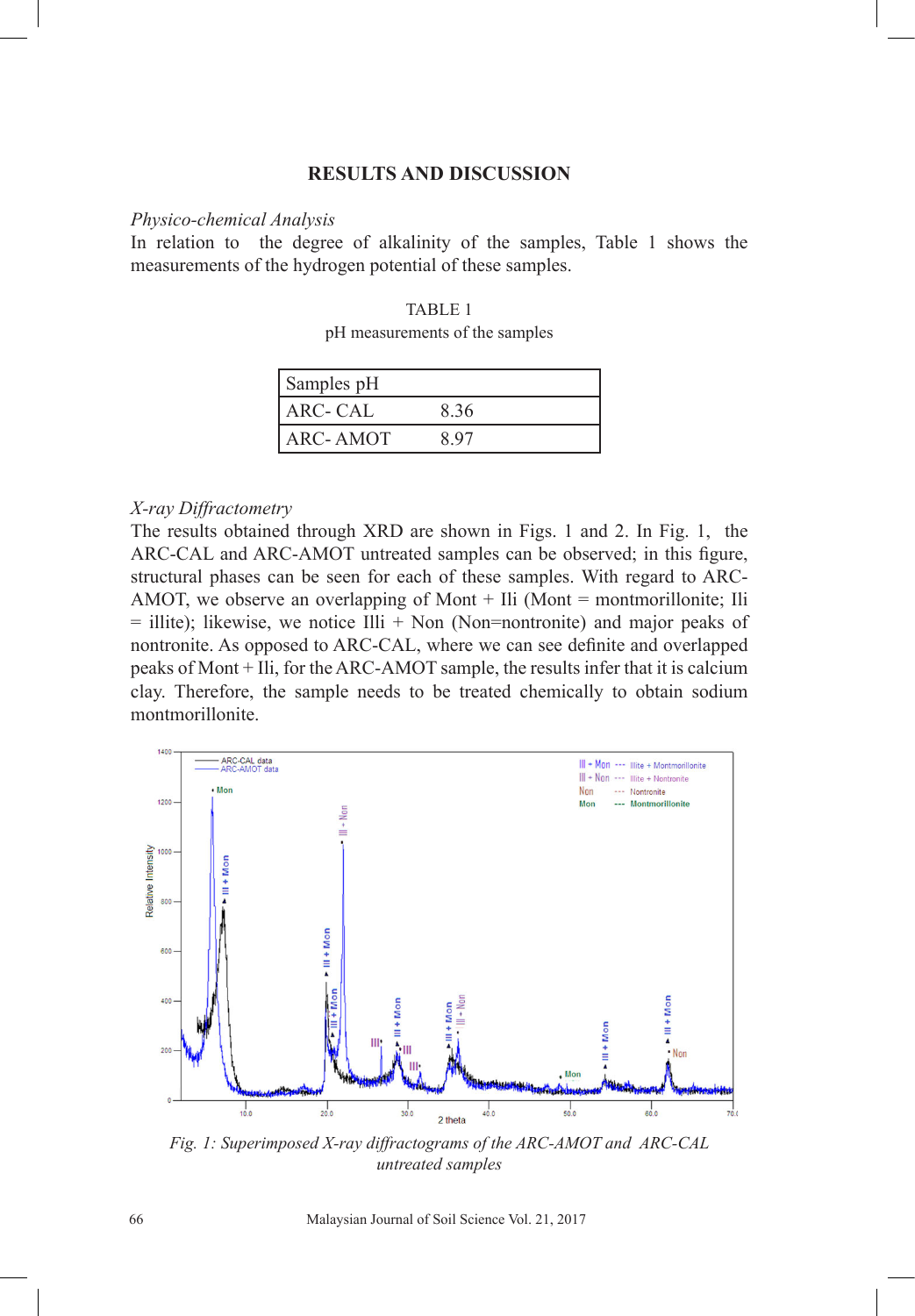

*Fig. 2: X-ray diffractogram of the ARC-CAL treated sample; the observed interplanar distance*  $d = 12.32$  *Å corresponds to sodium montmorillonite, after cation exchange treatment.*

In Fig. 2, we can see that the ARC-CAL treated simple has two structural phases with their main peaks, illite and montmorillonite (typical clay phases). We also note the characteristic peaks of sodium montmorillonite, which has a simple layer of water at approximately  $d = 12.32$  Å. In this regard, Roth (1951) and Williams *et al.* (1953) showed that at 50% relative humidity, sodium montmorillonite has a single layer of water, with  $d = 12.4$  Å; Murray (2007) has updated his book on these points. Also, the XRD results provides evidence that cation exchange has occurred; therefore, effectively, these are sodium montmorillonite clays. Furthermore, we observe that the peaks were wide, which could be due to the particle size.

 Fig. 3 shows the evolution of the ARC-AMOT XRD diffractogram, where we had earlier observed overlapped peaks for both the treated and untreated samples. The interplanar distance is the same; however, the intensity of its peaks has decreased. In Fig. 4 we observe the final result: superposed peaks of ARC-AMOT, modified by the treatment. In this figure, on Amotape samples, specifically, we notice three curves: (a) ARC-AMOT ST (untreated sample, black colour); (b) ARC-AMOT TQ (with chemical treatment, pink color); (c) final ARC-AMOT (after cation exchange, blue color).

## *Transmission Mössbauer Spectroscopy*

For a better fit of the hyperfine parameters, the results of TMS were registered at room temperature and at low speed (4 mm/s). In Fig. 5, we have the Mössbauer spectrum for the ARC-CAL sample. We can observe the presence of three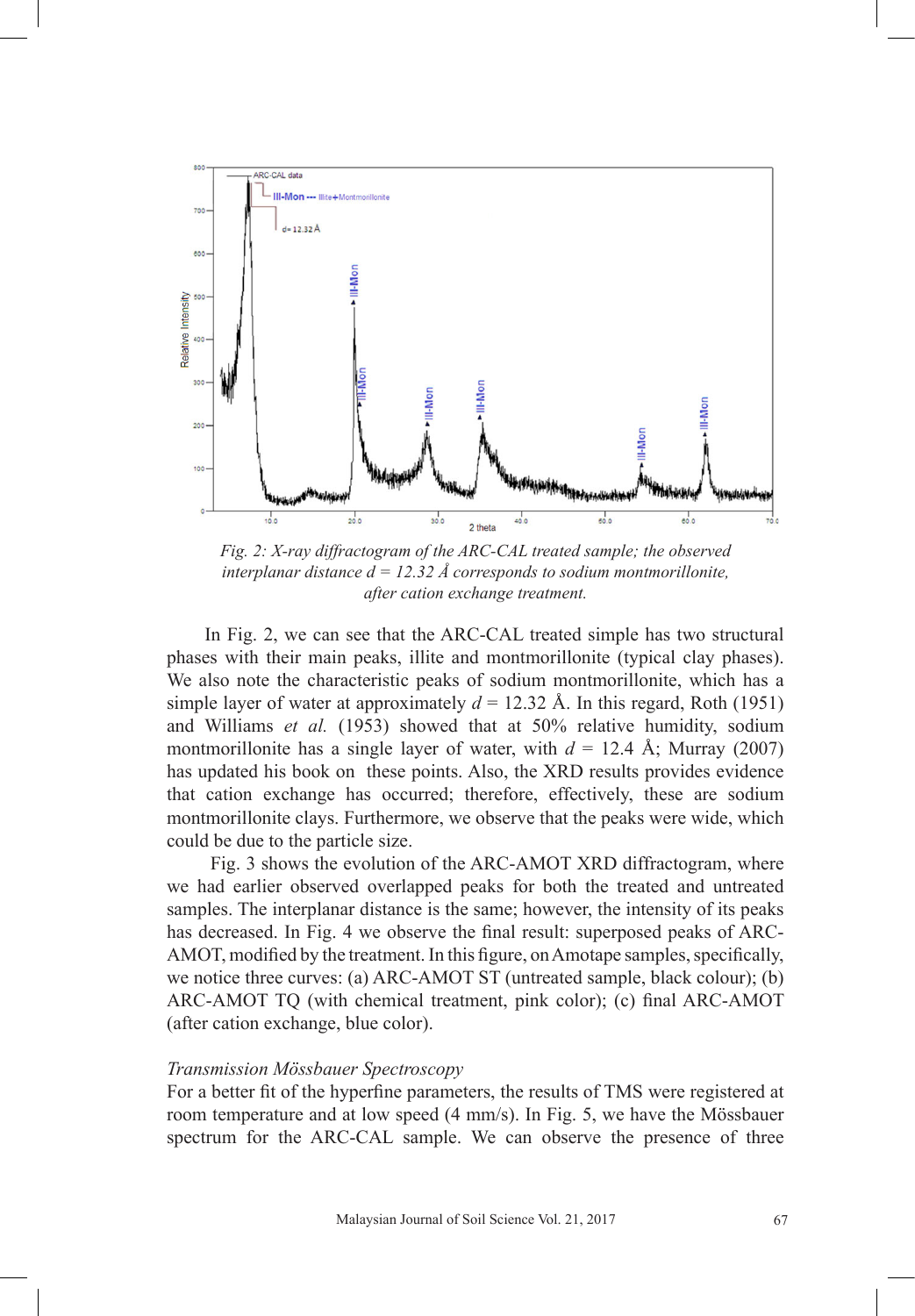doublets: two of them associated with  $Fe^{3+}$  and  $Fe^{2+}$  sites, located in illite and montmorillonite, respectively (as already seen in the results by XRD). The third doublet is associated with a  $Fe<sup>3+</sup>$  site.

In Fig. 6, we observe the TMS spectrum for the ARC-AMOT sample. We note the presence of three paramagnetic doublets: two of them associated to  $Fe<sup>3+</sup>$ 



*Fig. 3. Superimposed diffractograms of the ARC-AMOT samples. The treated and untreated samples are represented by red and black colours respectively.*



*Fig. 4. Superimposed X-ray diffractograms of the Amotape samples: (1) untreated (Arc-Amot ST, black colour); (2) chemically treated (ARC-AMOT-TQ, pink colour); (3) after the cation exchange (ARC-AMOT-F, blue colour).*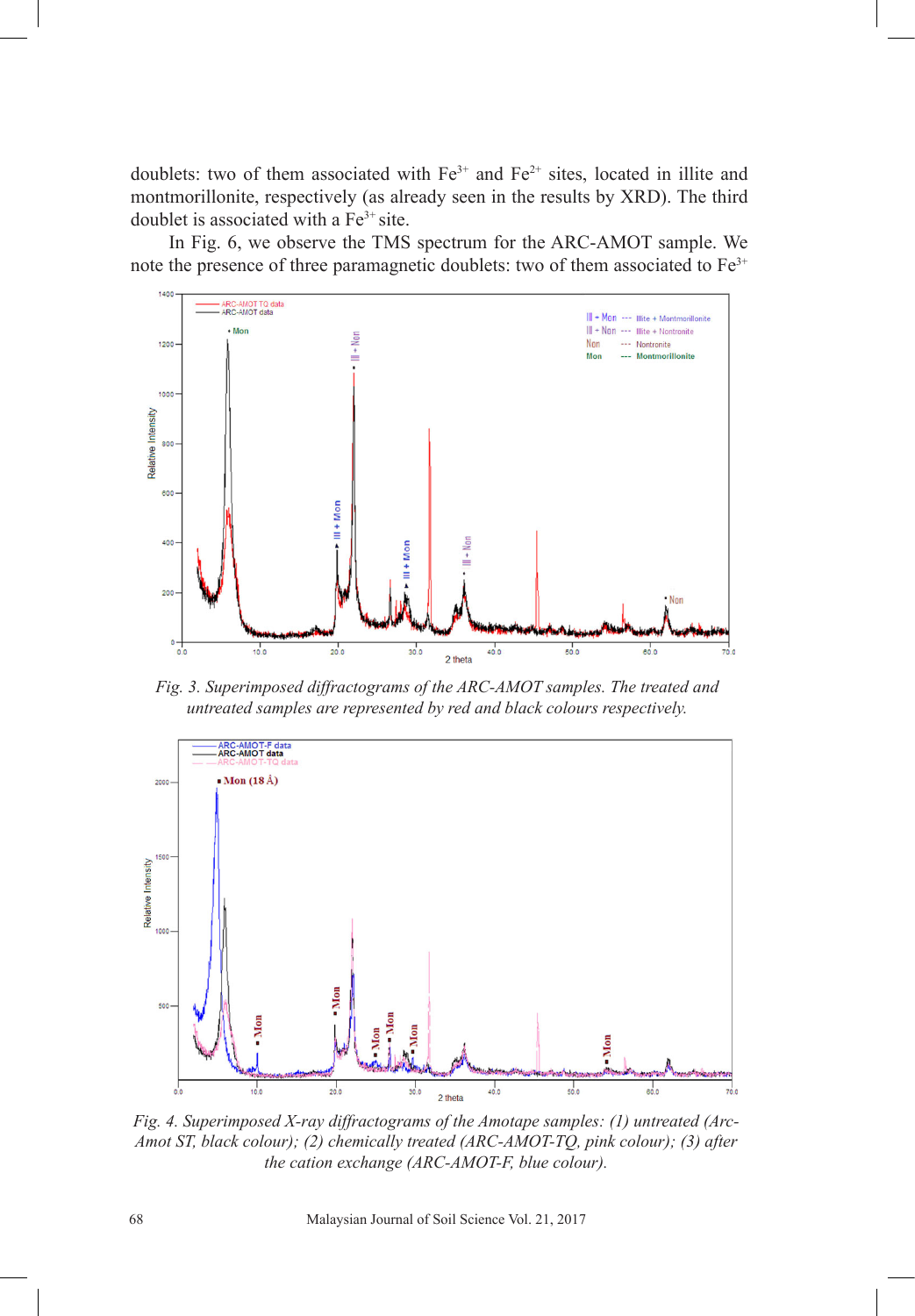and  $Fe<sup>2+</sup>$  sites, located in the illite and montmorillonite, respectively; the remaining doublet is associated with a  $Fe^{3+}$  site, which could be assigned to nontronite. These results corroborate the phases previously assigned by XRD.



*Fig. 5. ARC-CAL Mössbauer spectra registered at room temperature and at low speed (4 mm/s).*



*Fig. 6. ARC-AMOT Mössbauer spectra registered at room temperature and at low speed (4 mm/s).*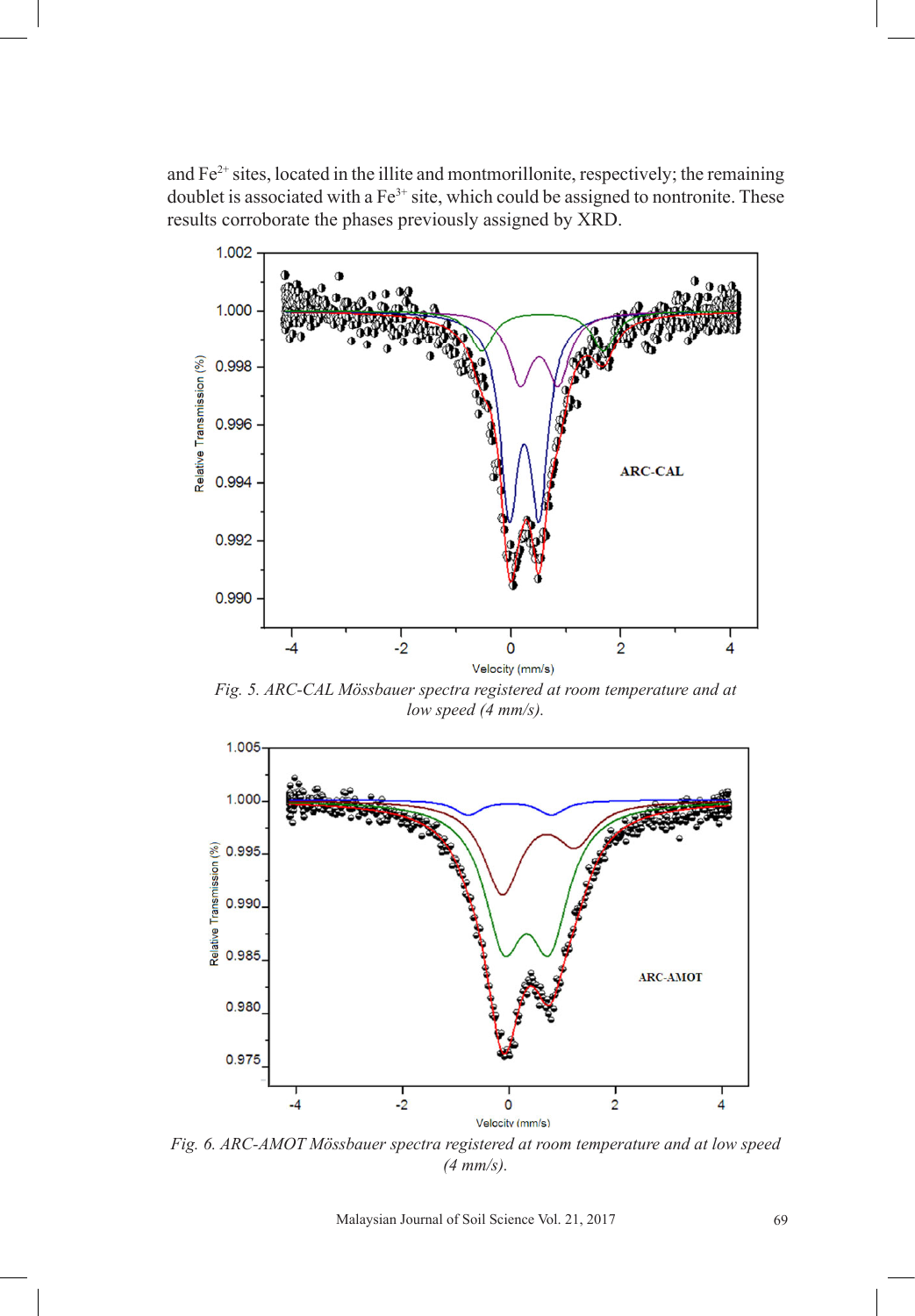# **CONCLUSIONS**

Through techniques earlier indicated, we have identified nanoclays in the Soil Analysis Laboratory in UNMSM. For the ARC-CAL sample, which was a sodium montmorillonite clay, we observed a peak with interlayer space  $d = 12.32 \text{ Å}$ , a value very close to that obtained by other researchers  $(d = 12.4 \text{ Å})$ . For the ARC-AMOT IC sample, the interlayer space increased from 14.65 to 18.2 Å. This value offers a reason for continuing the investigation.

Finally, following up on this research will help in the implementation of protocols, optimal procedures and cost reduction. Consequently, all of these will lead to industrial production of nanoclay in the Republic of Peru.

# **ACKNOWLEDGMENTS**

To the staff of the Soil Analysis Laboratory of UNMSM, we express our most profound gratitude for all their support.

## **REFERENCES**

- Aguilar Jarrín, E. and A.F. Rigail-Cedeño. 2006. *Propiedades anticorrosivas de un recubrimiento nanocompuesto de époxica/amina/nanoarcillas* (Anticorrosive properties of a nanocomposite coating epoxy/amine/nanoclay). *Revista Tecnológica* ESPOL19(1): 125–132.
- Brand, R. A. 2002. Normos Mössbauer fitting Program, University of Dortmund.
- Lee, J.Y. and H.K.Lee. 2004. Characterization of organobentonite used for polymer nanocomposites. *Materials Chemistry and Physics* 85(2–3): 410–415.
- Murray, H. H. 2007. *Applied Clay Mineralogy: Occurrences, Processing and Application of Kaolins, Bentonites, Palygorskite-Sepiolite, and Common Clays*. Elsevier, Amsterdam: Elsevier.
- Nigam, V., D.K. Setua, G.N. Mathur and K.K. Kar. 2004. Epoxy-montmorillonite clay nanocomposites: Synthesis and characterization. *Journal of Applied Polymer Science* 93(5): 2201–2210.
- Patel, H. A. 2014. *Nanoclays: Synthesis, Characterization and Applications*. Scholars World.
- Perugachi, C. R., C. Paredes and M. Cornejo. 2006. *Las Nanoarcillas y sus potenciales aplicaciones en el Ecuador* (Nanoclays and their potential applications in Ecuador). Revista Tecnológica ESPOL 19(1): 121-124.
- Perugachi, C.R.2006. *Modificación a nivel nanomolecular de las propiedades de las arcillas pertenecientes al grupo Ancon de la península de Santa Elena* (PSE).